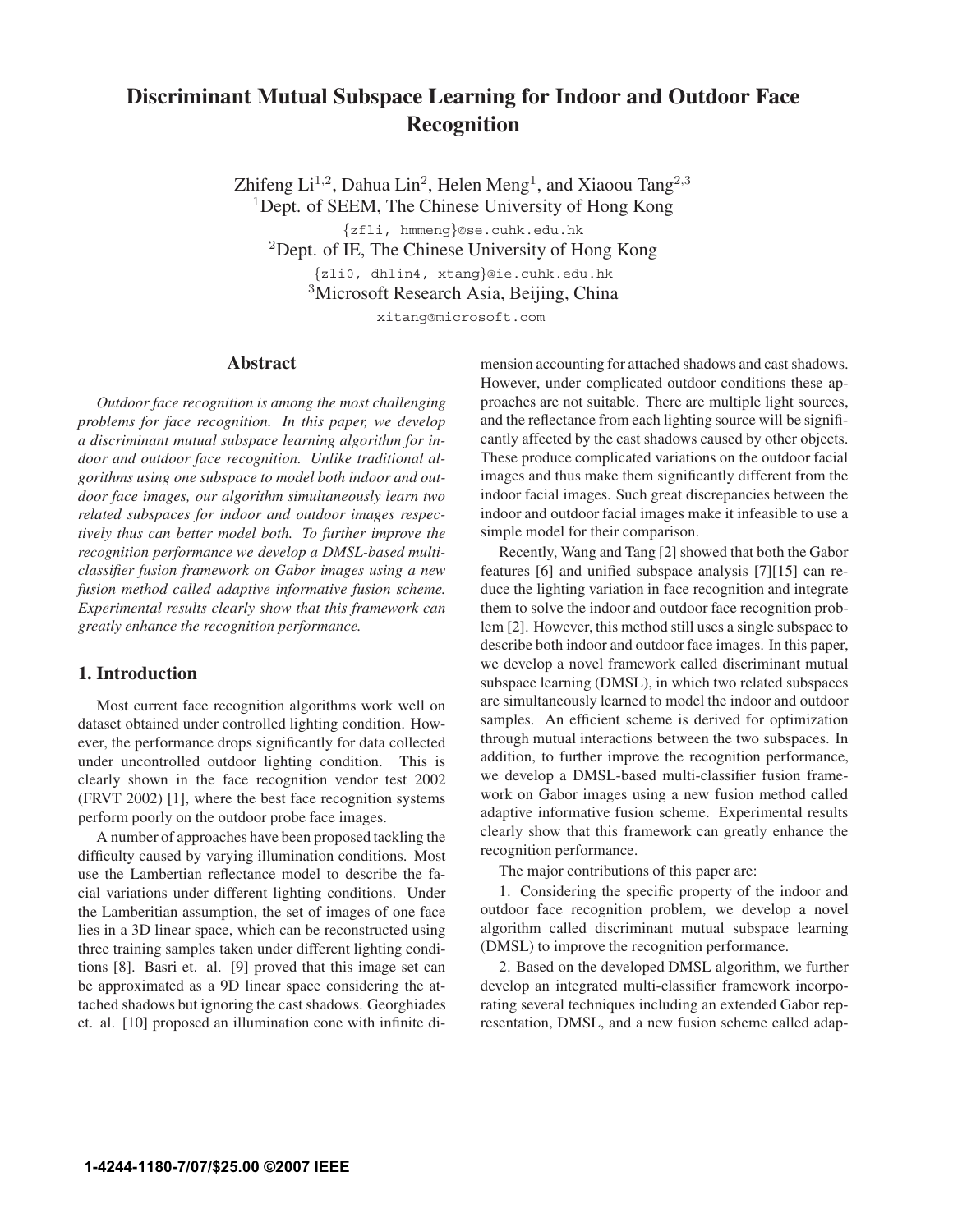tive informative fusion scheme to further boost the recognition performance.

3. The developed algorithms can also be used for other pattern recognition applications. For example, the DMSL algorithm can be used to address the generic inter-modality face recognition problem [16][17][18]; the proposed new fusion scheme is also a generic fusion method for combining the discriminant information from different classifiers.

# **2. Discriminant Mutual Subspace Learning (DMSL)**

#### **2.1. Problem Formulation**

In our algorithm, each face is represented by a vector in a d-dimensional sample space  $X$ . Suppose we are given a training set with N*<sup>I</sup>* indoor and N*<sup>E</sup>* outdoor face samples from C different persons, denoted by  $\{(\mathbf{x}_1^{(I)}, c_1^{(I)}), (\mathbf{x}_2^{(I)}, c_2^{(I)}), \dots, (\mathbf{x}_{N_I}, c_{N_I}^{(I)})\}$  and  $(c_p^{(E)}, (E), (E), (E), \dots, (E),$  $\{(\mathbf{x}_1^{(E)}, c_1^{(E)}), (\mathbf{x}_2^{(E)}, c_2^{(E)}), \dots, (\mathbf{x}_{N_E}, c_{N_E}^{(E)})\}$  respectively.<br>Here  $c_i^{(I)}$  and  $c_i^{(E)}$  are class labels of the corresponding indoor and outdoor samples.

The dimension of original face representation is very high, which incurs great computational difficulty and numerical instability in classification. Due to the highly structured nature of human faces, it is justifiable to assume that the face samples lie on a subspace with much lower dimension. In traditional subspace analysis methods, a projection matrix learned from the training set is applied to all samples to transform them to the subspace. Among various subspace methods, LDA[4] is among the most popular and widely used in face recognition literature, which aims at maximizing the ratio of between-class scatter matrix to within-class scatter matrix.

Though LDA shows its effectiveness in the face recognition with well-controlled condition, however, it works poorly for outdoor face images with significant illumination and environment changes. Considering that indoor and outdoor samples present greatly different characteristics, they should be separately modeled. In addition, considering that both the indoor and outdoor samples are associated to the same face object, there should be a discriminant mutual subspace reflecting the intrinsic face characteristics within the indoor and outdoor samples. Motivated by this rationale, we develop a novel subspace learning algorithm called *Discriminant Mutual Subspace Learning*. In the developed approach, we simultaneously learn two coupled transform matrices  $W_I$  and  $W_E$  for indoor and outdoor samples based on their mutual interactions. After the dual transforms are learned, the samples are projected to the mutual subspace by

$$
\mathbf{y}^{(I)} = \mathbf{W}_I^T(\mathbf{x}^{(I)} - \mathbf{m}^{(I)}), \mathbf{y}^{(E)} = \mathbf{W}_E^T(\mathbf{x}^{(E)} - \mathbf{m}^{(E)}),
$$
\n(1)

where  $\mathbf{m}^{(I)}$  and  $\mathbf{m}^{(E)}$  are the mean vectors of the indoor and outdoor samples respectively.

In addition, instead of using Euclidean distance, we employ magnitude of correlation to measure the similarities between an indoor sample  $\mathbf{x}^{(I)}$  and an outdoor sample  $\mathbf{x}^{(E)}$ , which is written as

$$
s(\mathbf{x}^{(I)}; \mathbf{x}^{(E)}) = (\mathbf{x}^{(I)T} \mathbf{x}^{(E)})^2.
$$
 (2)

For the purpose of discriminant learning, the learning objective of our method consists of two associative aspects: maximizing the similarity between indoor and outdoor samples from the same person; while minimizing the similarity between the samples from different persons. The two targets can be unified in the following form:

$$
\mathbf{W}_{I}, \mathbf{W}_{E} = \underset{\mathbf{W}_{I}, \mathbf{W}_{E}}{\text{argmax}} \frac{\sum_{i=1}^{N_{I}} \sum_{j:c_{j}^{(E)} = c_{i}^{(I)}} s(\mathbf{W}_{I}^{T} \mathbf{x}_{i}^{(I)}; \mathbf{W}_{E}^{T} \mathbf{x}_{j}^{(E)})}{\sum_{i=1}^{N_{I}} \sum_{j:c_{j}^{(E)} \neq c_{i}^{(I)}} s(\mathbf{W}_{I}^{T} \mathbf{x}_{i}^{(I)}; \mathbf{W}_{E}^{T} \mathbf{x}_{j}^{(E)})}
$$
(3)

For conciseness of discussion, we convert the formulation into an equivalent form:

$$
\mathbf{W}_{I}, \mathbf{W}_{E} = \underset{\mathbf{W}_{I}, \mathbf{W}_{E}}{\text{argmax}} \frac{\sum_{i=1}^{N_{I}} \sum_{j=1}^{N_{E}} r_{ij}^{(W)} s(\mathbf{W}_{I}^{T} \mathbf{x}_{i}^{(I)}; \mathbf{W}_{E}^{T} \mathbf{x}_{j}^{(E)})}{\sum_{i=1}^{N_{I}} \sum_{j=1}^{N_{E}} r_{ij}^{(B)} s(\mathbf{W}_{I}^{T} \mathbf{x}_{i}^{(I)}; \mathbf{W}_{E}^{T} \mathbf{x}_{j}^{(E)})}
$$
(4)

Here the coefficients  $r_{ij}^{(I)}$  and  $r_{ij}^{(E)}$  are defined as

$$
r_{ij}^{(W)} = \begin{cases} 1 & \left(c_i^{(I)} = c_j^{(E)}\right) \\ 0 & \left(c_i^{(I)} \neq c_j^{(E)}\right) \end{cases}, \quad r_{ij}^{(B)} = \begin{cases} 1 & \left(c_i^{(I)} \neq c_j^{(E)}\right) \\ 0 & \left(c_i^{(I)} = c_j^{(E)}\right) \\ 0 & \left(c_i^{(J)} = c_j^{(E)}\right) \end{cases}
$$

### **2.2. Learning by Optimization**

The transform matrices  $W_I$  and  $W_E$  can be learned by optimizing the objective function given in Eq.(4). To simplify our discussion, we first rewrite it in matrix form as follows:

$$
Sim_W(\mathbf{W}_I, \mathbf{W}_E) = \sum_{i=1}^{N_I} \sum_{j=1}^{N_E} r_{ij}^{(W)} s(\mathbf{W}_I^T \mathbf{x}_i^{(I)}; \mathbf{W}_E^T \mathbf{x}_j^{(E)})
$$

$$
= \sum_{i=1}^{N_I} \sum_{j=1}^{N_E} r_{ij}^{(W)} (\mathbf{x}^{(I)T} \mathbf{W}_I \mathbf{W}_E^T \mathbf{x}^{(E)})^2
$$
(6)

Since, we have

$$
(\mathbf{x}^{(I)T}\mathbf{W}_{I}\mathbf{W}_{E}^{T}\mathbf{x}^{(E)})^{2}
$$
\n
$$
= \text{tr}(\mathbf{W}_{I}^{T}\mathbf{x}^{(I)T}\mathbf{x}^{(E)}\mathbf{W}_{E}\mathbf{W}_{E}^{T}\mathbf{x}^{(E)T}\mathbf{x}^{(I)}\mathbf{W}_{I})
$$
\n
$$
= \text{tr}(\mathbf{W}_{E}^{T}\mathbf{x}^{(E)T}\mathbf{x}^{(I)}\mathbf{W}_{I}\mathbf{W}_{I}^{T}\mathbf{x}^{(I)T}\mathbf{x}^{(E)}\mathbf{W}_{E}) \quad (7)
$$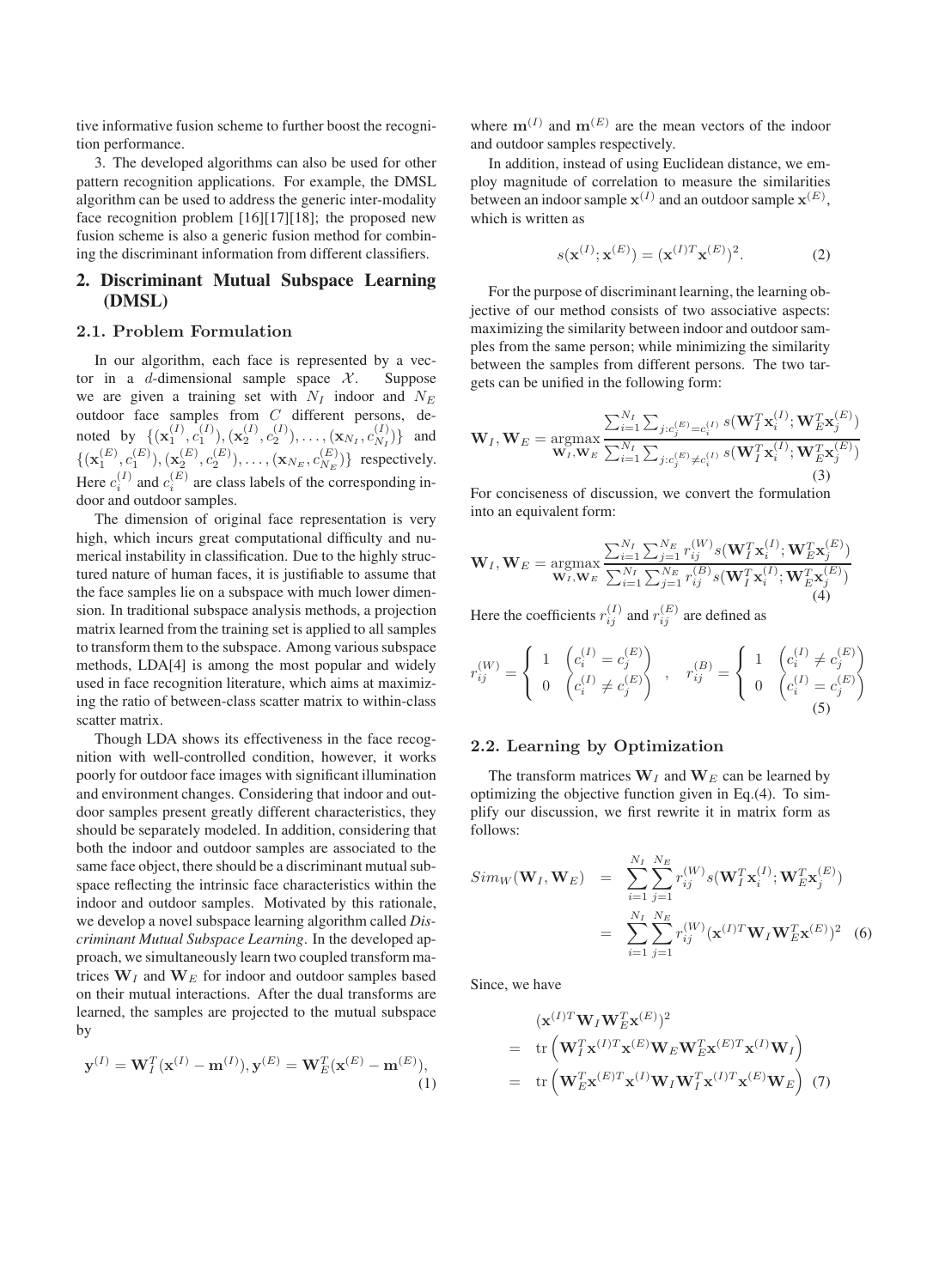Thus

$$
Sim_W(\mathbf{W}_I, \mathbf{W}_E)
$$
\n
$$
= tr \left( \sum_{i=1}^{N_I} \sum_{j=1}^{N_E} r_{ij}^{(W)} \mathbf{W}_I^T \mathbf{x}^{(I)T} \mathbf{x}^{(E)} \mathbf{W}_E \mathbf{W}_E^T \mathbf{x}^{(E)T} \mathbf{x}^{(I)} \mathbf{W}_I \right)
$$
\n
$$
= tr \left( \sum_{i=1}^{N_I} \sum_{j=1}^{N_E} r_{ij}^{(W)} \mathbf{W}_E^T \mathbf{x}^{(E)T} \mathbf{x}^{(I)} \mathbf{W}_I \mathbf{W}_I^T \mathbf{x}^{(I)T} \mathbf{x}^{(E)} \mathbf{W}_E \right)
$$

Likewise, we have

$$
Sim_B(\mathbf{W}_I, \mathbf{W}_E)
$$
\n
$$
= tr \left( \sum_{i=1}^{N_I} \sum_{j=1}^{N_E} r_{ij}^{(B)} \mathbf{W}_I^T \mathbf{x}^{(I)T} \mathbf{x}^{(E)} \mathbf{W}_E \mathbf{W}_E^T \mathbf{x}^{(E)T} \mathbf{x}^{(I)} \mathbf{W}_I \right)
$$
\n
$$
= tr \left( \sum_{i=1}^{N_I} \sum_{j=1}^{N_E} r_{ij}^{(B)} \mathbf{W}_E^T \mathbf{x}^{(E)T} \mathbf{x}^{(I)} \mathbf{W}_I \mathbf{W}_I^T \mathbf{x}^{(I)T} \mathbf{x}^{(E)} \mathbf{W}_E \right)
$$

Thus Eq.(4) can be expressed as

$$
\mathbf{W}_{I}, \mathbf{W}_{E} = \underset{\mathbf{W}_{I}, \mathbf{W}_{E}}{\text{argmax}} \frac{Sim_W(\mathbf{W}_{I}, \mathbf{W}_{E})}{Sim_B(\mathbf{W}_{I}, \mathbf{W}_{E})}
$$
(8)

Recognizing the duality between  $W_I$  and  $W_E$  reflected in the formulas above. We devise an alternate optimization scheme which alternately optimizes  $W_I$  and  $W_E$  with the other fixed.

With  $W_E$  fixed, then we can construct

$$
\mathbf{M}_{W}^{(I)} = \sum_{i=1}^{N_I} \sum_{j=1}^{N_E} r_{ij}^{(W)} \mathbf{x}^{(I)T} \mathbf{x}^{(E)} \mathbf{W}_E \mathbf{W}_E^T \mathbf{x}^{(E)T} \mathbf{x}^{(I)}, \quad (9)
$$

$$
\mathbf{M}_{B}^{(I)} = \sum_{i=1}^{N_{I}} \sum_{j=1}^{N_{E}} r_{ij}^{(B)} \mathbf{x}^{(I)T} \mathbf{x}^{(E)} \mathbf{W}_{E} \mathbf{W}_{E}^{T} \mathbf{x}^{(E)T} \mathbf{x}^{(I)}.
$$
 (10)

Thus  $W_I$  can be solved by following optimization problem:

$$
\mathbf{W}_{I} = \underset{\mathbf{W}_{I}}{\operatorname{argmax}} \frac{\operatorname{tr}(\mathbf{W}_{I}^{T} \mathbf{M}_{W}^{(I)} \mathbf{W}_{I})}{\operatorname{tr}(\mathbf{W}_{I}^{T} \mathbf{M}_{B}^{(I)} \mathbf{W}_{I})}
$$
(11)

This is a problem of maximizing Rayleigh quotient, which can be efficiently solved using eigen-decomposition as in LDA, and step-wise global optima is guaranteed.

Similarly, we can optimize  $W_I$  with  $W_E$  fixed as follows

$$
\mathbf{W}_{E} = \underset{\mathbf{W}_{E}}{\operatorname{argmax}} \frac{\operatorname{tr}(\mathbf{W}_{E}^{T} \mathbf{M}_{W}^{(E)} \mathbf{W}_{E})}{\operatorname{tr}(\mathbf{W}_{E}^{T} \mathbf{M}_{B}^{(E)} \mathbf{W}_{E})},
$$
(12)

where

$$
\mathbf{M}_{W}^{(E)} = \sum_{i=1}^{N_{I}} \sum_{j=1}^{N_{E}} r_{ij}^{(W)} \mathbf{x}^{(E)T} \mathbf{x}^{(I)} \mathbf{W}_{I} \mathbf{W}_{I}^{T} \mathbf{x}^{(I)T} \mathbf{x}^{(E)},
$$
(13)

$$
\mathbf{M}_{B}^{(I)} = \sum_{i=1}^{N_{I}} \sum_{j=1}^{N_{E}} r_{ij}^{(B)} \mathbf{x}^{(E)T} \mathbf{x}^{(I)} \mathbf{W}_{I} \mathbf{W}_{I}^{T} \mathbf{x}^{(I)T} \mathbf{x}^{(E)}.
$$
 (14)

#### **2.3. Discussions**

1. By using the developed dual transforms for indoor and outdoor samples, the different characteristics of indoor and outdoor images are explicitly taken into consideration. Hence, the learned model is more adapted to the indooroutdoor problem. The experiments will further validate the effectiveness of our method.

2. The derived procedure is step-wise globally optimal, i.e. with  $W_I$  fixed, the  $W_E$  obtained is global optima, and vice versa. Note that by employing correlation as similarity measurement, we can deduce the elegant optimization scheme introduced above without compromising the classification performance.

3. The formulation unifying  $W_I$  and  $W_E$  virtually embodies their duality. The optimization is in essence accomplished by their mutual interactions.

# **3. Integrated Multi-classifier Fusion Framework**

The outdoor environment is subject to significant illumination change and other interferences, thus a single discriminant mutual subspace classifier may lack sufficient capability in modeling such complicated variations. To this end, we develop a multi-classifier fusion framework, which constructs multiple classifiers based on different features of face images, and then integrates them to form a sophisticated system. The structure of this framework is illustrated in Figure 1.

### **3.1. Feature Description Using Extended Gabor Representation**

The Gabor wavelet has been shown to outperform the original appearance features in recent study [2][6]. It inherently possesses spatial locality and orientation selectivity. These properties endow the Gabor-based representation with capability in capturing the facial features of diverse scales and orientations and robustness to illumination and expression change. Wang and Tang [2] have shown that face recognition in an uncontrolled environment can substantially benefit from the Gabor features. However, in their work, the Gabor wavelet feature extraction is restricted in some fiducial points, thus the information contained in the Gabor representation is not sufficiently utilized. To overcome this problem, Li et. al. [11] proposed an extended Gabor representation which makes full use of the Gabor features of the whole image by convolving the image with 40 Gabor kernels (five different scales and eight different directions). Compared with the discrete landmark-based Gabor representation [6][2], the extended representation conveys more information and thus is more expressive. So in this work we will employ extended Gabor-based representation [11] in this paper.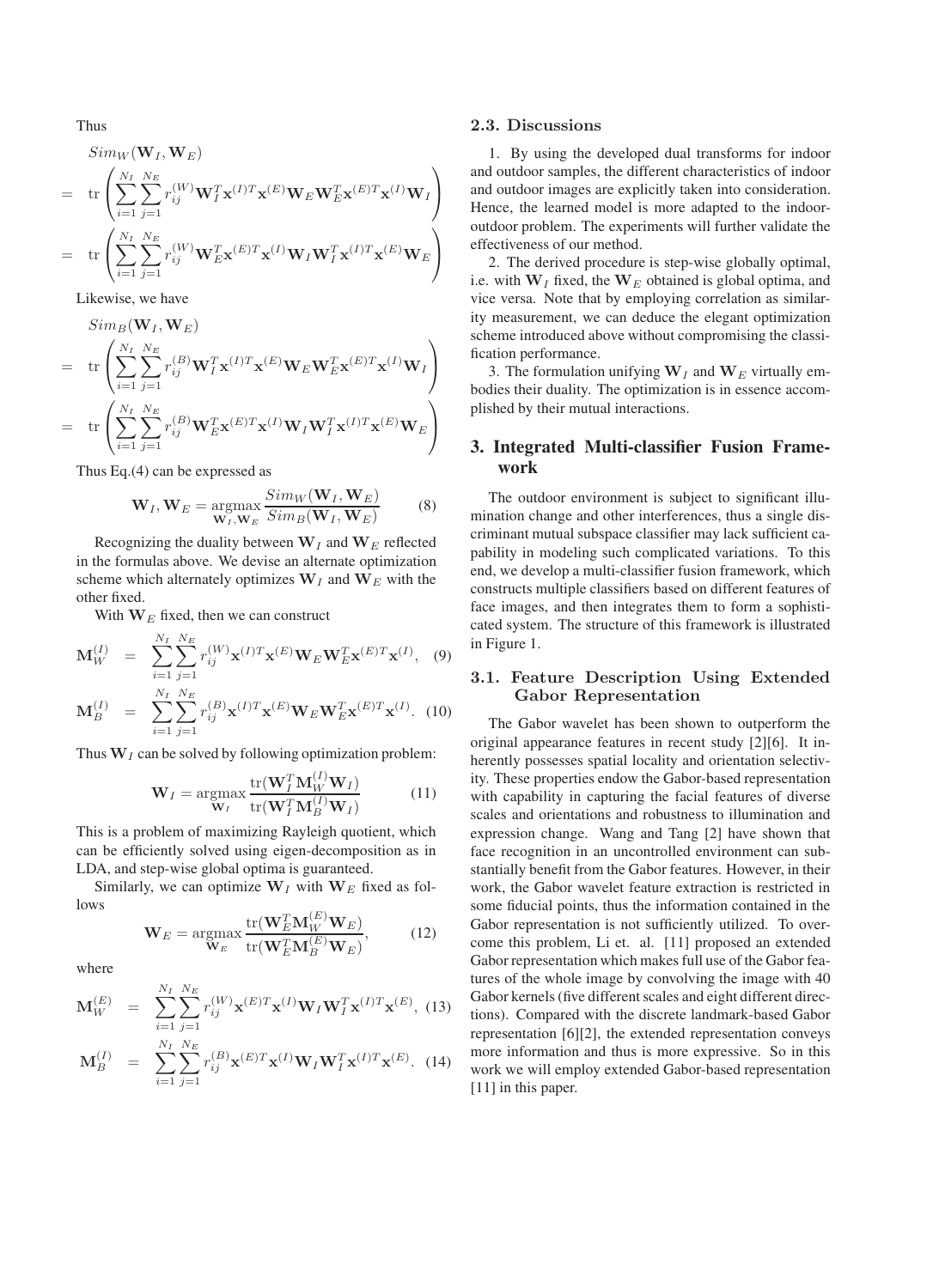

Figure 1. DMSL-based Multi-classifier Fusion Framework on Gabor Images

# **3.2. DMSL-based Multi-classifier Fusion Framework**

By applying the extended Gabor representation [11], for each face, we can obtain an image sequence composing of 40 Gabor images. The Gabor images obtained by different kernels are similar to multiple frames in a video sequence, thus the fusion framework for video sequence developed in [14] can be applied here to improve the recognition accuracy and efficiency. Inspired by this idea, we propose a DMSL-based multi-classifier fusion framework with a novel fusion scheme developed. We first break the sequence into slices, with feature from each Gabor image as a slice. Then we apply DMSL to deal with each slice. Finally all the DMSL-based classifiers are combined into a final decision via a novel fusion scheme.

Previous researches have shown that combination of multiple classifiers can significantly improve accuracy and robustness of single classifier. There are a large number of fusion rules, such as the widely used majority voting rule and sum rule [12][13]. However, most of these fusion schemes are done in a heuristic manner, so the information that the ingredient classifiers convey is not fully utilized. In this section, we derive a novel classifier fusion scheme called *adaptive informative fusion*, which can adaptively weights more on confident classifiers to achieve the best performance for the final decision.

Suppose that there are c classes  $\{\mathcal{C}_i\}_{i=1}^c$  in total, and n samples in the training set.  $K$  classifiers are trained to classify samples using DMSL to extract features. Denote the distance value between the sample **x** and the i-th person in the k-th classifier space as  $d_k^i(\mathbf{x})$ . It is reasonable to assume<br>that the random samples follow a normal distribution in the that the random samples follow a normal distribution in the  $k$ -th classifier space, i.e.

$$
P_k(d_k^i(\mathbf{x})|\mathcal{C}_i) = \frac{1}{\sqrt{2\pi}\sigma} \exp\left(-\frac{(d_k^i(\mathbf{x}))^2}{2\sigma^2}\right),\tag{15}
$$

where  $\sigma$  is the standard deviation. According to the Bayesian rule, we derive the posterior probability

$$
P_k(\mathcal{C}_i|d_k^i(\mathbf{x})) = \frac{P_k(d_k^i(\mathbf{x})|\mathcal{C}_i)P_k(\mathcal{C}_i)}{\sum_{j=1}^c P_k(d_k^i(\mathbf{x})|\mathcal{C}_j)P_k(\mathcal{C}_j)},\qquad(16)
$$

Usually each gallery class has the same prior probability, i.e.  $P_k(\mathcal{C}_1) = \cdots = P_k(\mathcal{C}_c)$ , so we have

$$
P_k(\mathcal{C}_i|d_k^i(\mathbf{x})) = \frac{P_k(d_k^i(\mathbf{x})|\mathcal{C}_i)}{\sum_{q=1}^c P_k(d_k^i(\mathbf{x})|\mathcal{C}_j)},\qquad(17)
$$

which serves as an individual classifier.

It is commonly believed that it is impossible to find a classifier that can outperform others for all of the test samples. Some classifiers may perform better for a subset of test samples, while other classifiers may perform better for a different subset, although on average they may be very similar to each other in terms of overall accuracy. Hence it is desirable to design an adaptive weighting function to reflect each individual classifier's confidence on its decision accommodating a variety of test samples. Motivated by this rationale, we then define an adaptive weighting function below

$$
\mathcal{W}_k(\mathbf{x}) = 1 - E_k(\mathbf{x}).\tag{18}
$$

where  $E_k(\mathbf{x})$  is the entropy of classes conditioned on test sample  $x$  in the  $k$ -th classifier space, defined by

$$
E_k(\mathbf{x}) = \sum_{i=1}^c P_k(\mathcal{C}_i | d_k^i(\mathbf{x})) \log_c \frac{1}{P_k(\mathcal{C}_i | d_k^i(\mathbf{x}))}. \tag{19}
$$

The combined decision rule is accordingly derived to classify sample  $x$  to the  $i^*$ <sup>th</sup> class

$$
i^* = \arg\max_{i} \sum_{k=1}^{K} \mathcal{W}_k(\mathbf{x}) P_k(\mathcal{C}_i | d_k^i(\mathbf{x})), \tag{20}
$$

in which  $P_k(C_i|d_k^i(\mathbf{x}))$  denotes the posterior probability of test sample x belonging to the gallery class  $C_i$  in the k-th test sample  $x$  belonging to the gallery class  $C_i$  in the  $k$ -th classifier space.

The adaptive weighting function has the following property. If posterior probabilities of test sample **x** belonging to all classes in the  $k$ -th classifier are equal, that means this classifier will fail to make any decision, then  $E_k(\mathbf{x})=1$ , i.e.  $W_k(\mathbf{x})=0$ . On the contrary, if there is a classifier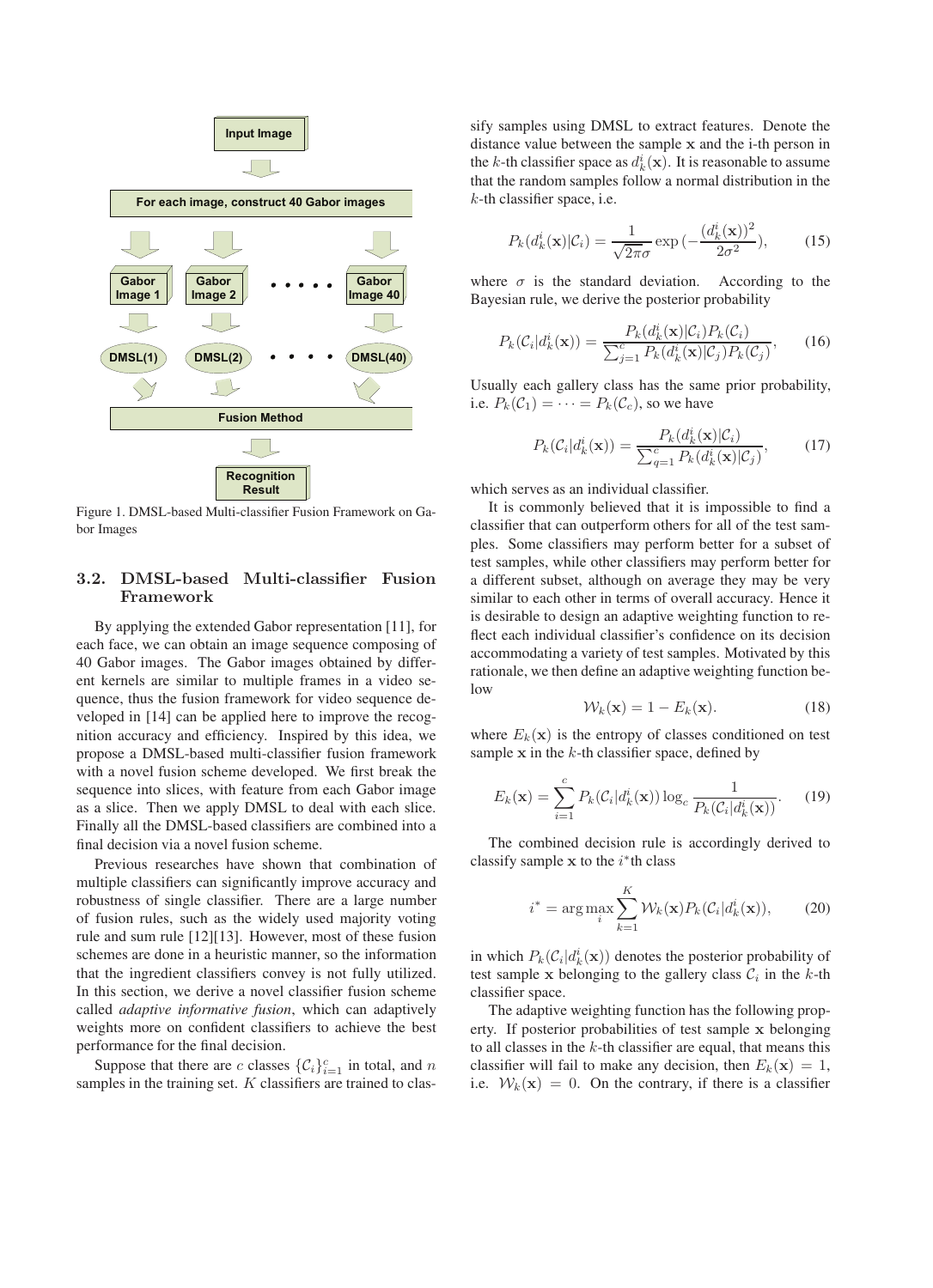evaluating  $P_k(C_i|d_k^i(\mathbf{x})) = 1$ , which can definitely deter-<br>mine the class label of x then  $F_k(\mathbf{x}) = 0$  i.e.  $\mathcal{W}_k(\mathbf{x}) = 1$ mine the class label of **x**, then  $E_k(\mathbf{x})=0$ , i.e.  $\mathcal{W}_k(\mathbf{x})=1$ . By using such an adaptive weighting function, the highly confident individual classifier can be emphasized with good adaptation to the test data. In the experimental section, we will see the advantage of our fusion scheme over traditional fusion schemes.

Eventually, the procedure of our fusion method is summarized as follows.

In training stage,

1. For each training sample, obtain the Gabor-based image sequence composing of 40 Gabor images using the introduced Gabor feature description technique.

2. Construct DMSL-based classifiers based on Gabor images obtained with different Gabor kernels. There are 40 different kernels, so there are 40 DMSL-based classifiers.

In testing stage,

1. For each test sample, obtain the Gabor-based image sequence using the similar method as the training stage.

2. Use DMSL-based classifier to determine the classification respectively based on the corresponding Gabor image.

3. Combine the decisions made by DMSL-based classifiers with the new developed fusion scheme.

## **4. Experiments**

Until now almost all face databases only contain photos captured under well-controlled indoor conditions and few have uncontrolled outdoor facial images. In order to systematically investigate this new research topic in face recognition, we first build a large mixed indoor and outdoor face database containing 1444 facial images from 62 distinct persons. The data size of this database is comparable to existing face databases for indoor face recognition. In this database, there are 23 persons with each one having 9 indoor images and 8 outdoor images, and 39 persons with each one having 15 indoor images and 12 outdoor images. So there are totally 1444 indoor and outdoor facial images with great indoor and outdoor discrepancies. For each person, we use three indoor images and three outdoor images as training data, and select one indoor image as reference sample and the remaining outdoor images as probe samples. There are totally 466 probe samples under uncontrolled outdoor conditions. To better evaluate the recognition performance we preprocess the face images through the following steps: 1) rotate the face images to align the vertical face orientation; 2) scale the face images so that the distances between the two eyes are the same for all images; 3) crop the face images to remove the background and the hair region; 4) apply histogram equalization for photometric normalization.

We first compare our discriminant mutual subspace learning (*DMSL*) algorithm with conventional subspace methods: Eigenface [3], Fisherface [4], Bayesian method [5], and Unified subspace analysis [2] on the traditional Gabor features, as shown in Table 1. The poor results of the traditional subspace methods confirm that the traditional subspace models are not suitable for the indoor and outdoor recognition problem due to the great discrepancies between the two styles of images. It is encouraging to see that our method, discriminant mutual subspace learning, significantly outperforms all the traditional subspace methods by a large margin.

Table 1. Comparison of recognition results on the traditional Gabor features.

| Recognition methods                   | Recognition Rate % |
|---------------------------------------|--------------------|
| <b>PCA</b>                            | 28.97              |
| LDA                                   | 75.11              |
| Bayesian                              | 75.54              |
| Unified subspace analysis             | 80.26              |
| Discriminant mutual subspace learning | 87.98              |
|                                       |                    |

Table 2. Comparison of recognition results on the extended Gabor features.

| reatures.<br>Recognition methods  | Recognition Rate % |
|-----------------------------------|--------------------|
| Unified subspace analysis         |                    |
| based multi-classifier            |                    |
| framework using sum rule          | 85.41              |
| Unified subspace analysis         |                    |
| based multi-classifier            |                    |
| framework using voting rule       | 86.05              |
| Unified subspace analysis         |                    |
| based multi-classifier            |                    |
| framework using our fusion scheme | 89.06              |
| DMSL-based multi-classifier       |                    |
| framework using sum rule          | 93.56              |
| DMSL-based multi-classifier       |                    |
| framework using voting rule       | 94.64              |
| DMSL-based multi-classifier       |                    |
| framework using our fusion scheme | 96.78              |
|                                   |                    |

In the second experiment, we investigate the performance of our proposed multi-classifier fusion framework on the extended Gabor features (Gabor images) under different fusion schemes, and also compare the DMSL-based multiclassifier fusion framework and the unified subspace analysis based multi-classifier fusion framework. In our multiclassifier framework, 40 Gabor wavelet images are acquired for each facial image, accordingly 40 subspace classifiers are constructed. Then the generated multiple classifiers are combined into a final decision via a fusion rule. In this experiment, three kinds of fusion rules are used here, including the adaptive fusion rule and the two widely used traditional fusion rules (sum rule and majority rule). The comparative results are summarized in Table 2. From the results,